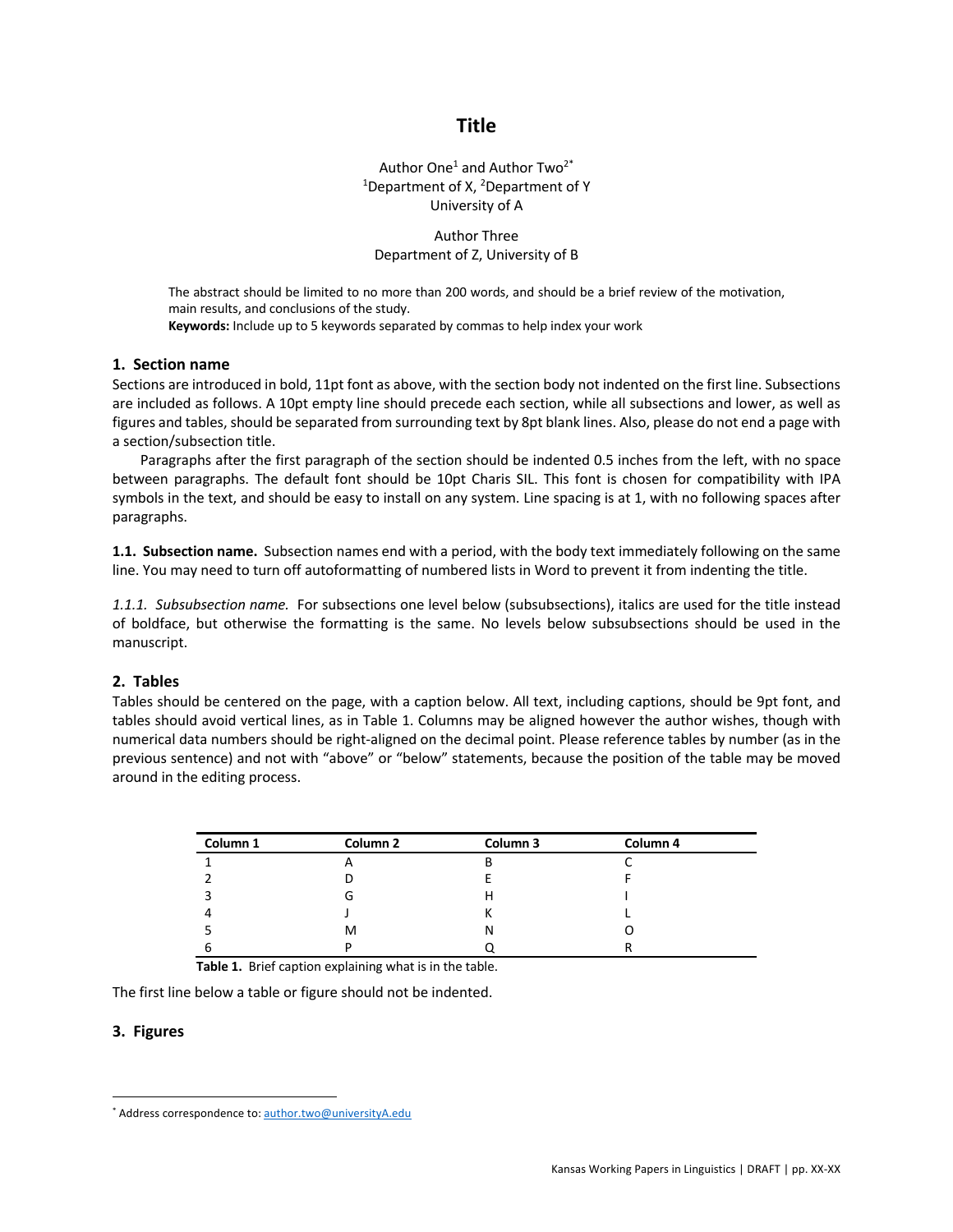Figures should be formatted and positioned on the page similarly to Tables. They should also have captions as demonstrated in Figure 1. The one exception to this rule is when syntactic trees are treated in a manner similar to glosses (with a parenthetical number to the side, as in the next section).



**Figure 1.** Brief caption describing the figure. This is indented 0.5 inches from the right and left and uses a justified alignment like the rest of the text.

As with tables, lines following figures should not be indented.

### **4. Syntactic glosses/trees**

All syntactic glosses and/or trees should be indicated with a number in parentheses offset to the left, as in examples (1) and (2).<sup>1</sup> If sub-examples are used, indicate with letters (e.g., a., b., etc.). If including examples side-by-side, use a 2- or 3-column environment for that section. Do not manually place examples side-by-side by way of indentation or spacing on a given line. This will cause formatting problems as the paper is edited. As with figures/tables, please use 4 pt empty lines between glosses/trees.

For glosses, use tabs to align levels, and for trees, include the tree as an image. Do not draw trees from within the Word document with line segments and other shapes. These objects will get misaligned in the editing process. All acronyms used in glosses should be in small caps and should be listed in a single footnote where first used (i.e., all gloss terminology used in the paper should be in one place).

| (1) | a:za:di:i asj                    |  | ni:sha: xu:i/i da:-m |      |         |  |  |
|-----|----------------------------------|--|----------------------|------|---------|--|--|
|     | Azad-OBL 1S.NOM show             |  |                      | REFL | $LV-1S$ |  |  |
|     | 'Azad showed me myself/himself.' |  |                      |      |         |  |  |

(2)

<sup>&</sup>lt;sup>1</sup> The following notation will be used in this paper: 1S – First Person Singular, OBL – Oblique case, NOM – Nominative case, REFL – Reflexive, LV – Light Verb.